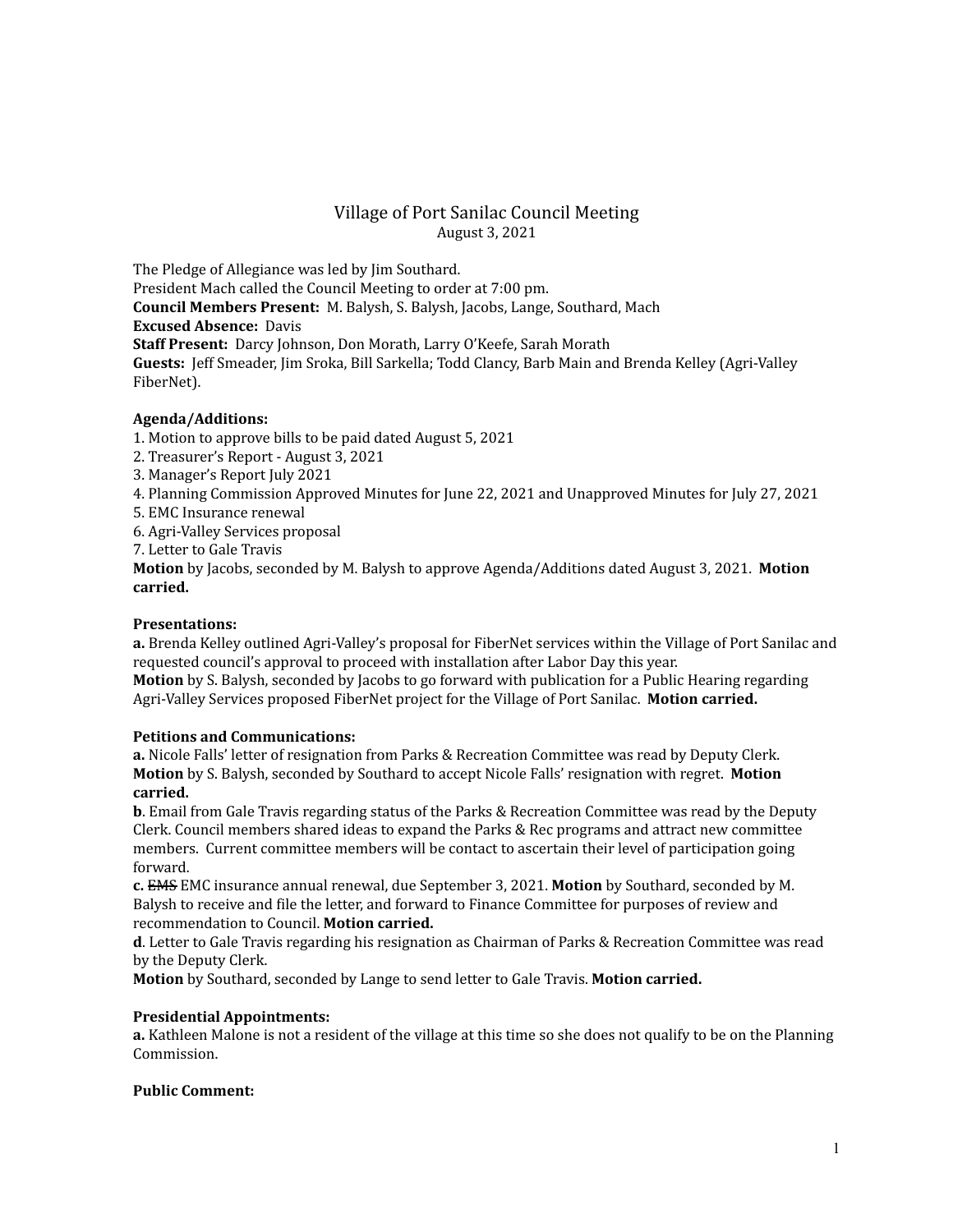County Commissioner, Bill Sarkella gave a report from the county level. Don Morath reported the newly-formed Breakwater Renovation Group has been brought to the attention of Sarkella, to start coordination on the county level. Sarkella has informed Andrew Beeler, State Representative, of the issue as well.

### **Council Meeting Minutes August 3, 2021**

### **New Business:**

**a. American Rescue Plan Act (Coronavirus Local Fiscal Recovery Fund) Application** D. Morath reported on the application for Coronavirus-relief funds available from the federal government.

The Village of Port Sanilac is eligible for \$60,812. Notice of award is expected in late September.

#### **Previous Business:** None

#### **Bills:**

**a. Motion** by Lange, seconded by S. Balysh to approve bills **PAID** dated 8/03/2021 in the amount of \$ 5,795.76. **Motion carried.**

**b. Motion** by Jacobs, seconded by Lange to approve bills **TO BE PAID** dated 8/05/2021 in the amount of \$8,804.46. **Motion carried.**

### **Minutes:**

**Motion** by S. Balysh, seconded by Jacobs to approve the July 20, 2021 Council Meeting Minutes as presented. **Motion carried.**

#### **Treasurer's Report:** Darcy Johnson

**a.** Financial Statements July 2020 & 2021

**b.** Treasurer's Report August 3, 2021 was given

### **Business Manager:** Larry O'Keefe

**a.** Manager's Report July 2021 Consideration of re-opening the Welcome Center will go before Building and Sites Committee; meeting scheduled for Tuesday, August 10, 2021 at 10 a.m.

### **Planning Commission:**

**a.** Planning Commission Annual Report 2020-2021 **b**. Approved Minutes dated June 22, 2021

**c.** Unapproved Minutes dated July 27, 2021

### **Zoning Administrator Report:** Reviewed

### **Deputy Clerk:** Sarah Morath

Six (6) applications for the clerk's vacancy have been received. President Mach scheduled a Personnel Committee meeting on Wednesday, August 11, 2021 at 8 a.m. to review applications with the expectation that a recommendation will be presented to Council at the August 17, 2021 regular meeting.

#### **Governance Committee Minutes:** None

# **Work in Progress:**

**a.** 2020 Water Project

Public Comment: D. Morath reported on the July 29<sup>th</sup> visit by Army Corps of Engineers, Detroit District Commanding Officer and a representative from Congresswoman Lisa McClain's office.